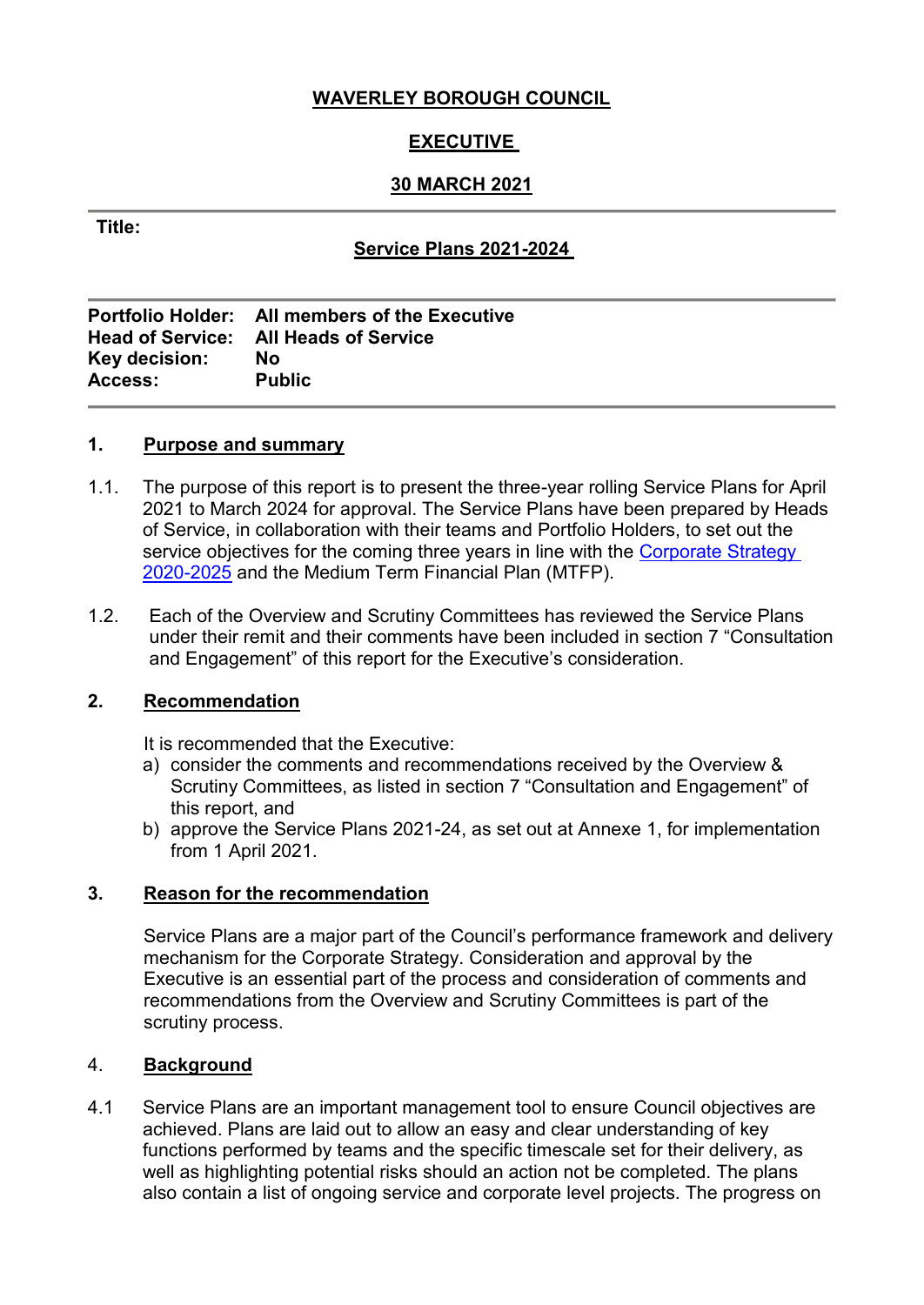Service Plans will be reported on a quarterly basis through the Corporate Performance Report.

# **5. Relationship to the Corporate Strategy and Service Plan**

5.1 Waverley's performance management framework helps ensure that Waverley delivers against its Corporate Priorities. Service Plans form an important part of this, setting out the business priorities for each service for the coming three years, and how they help to deliver the Council's priorities

### **6. Implications of decision**

### 6.1 **Resource (Finance, procurement, staffing, IT)**

Service Plans are prepared as part of the budget process and any financial implications are included in the draft budget.

### 6.2 **Risk management**

Any risks associated with the Service Plan actions are included in the Plan.

### 6.3 **Legal**

Any legal implications associated with the Service Plan actions are included in the Plan.

#### 6.4 **Equality, diversity and inclusion**

Equality impact assessments are carried out when necessary, to ensure service delivery meets the requirements of the Public Sector Equality Duty under the Equality Act 2010.

6.5 **Climate emergency declaration** Each service has taken into consideration new environmental and sustainability objectives arising from the Climate Change [and Sustainability Strategy 2020-2030](https://www.waverley.gov.uk/Portals/0/Documents/services/environmental-concerns/climate%20change/Waverley%20Climate%20Change%20and%20Sustainability%20Strategy%202020-2030.pdf?ver=p5MtCQyQ4W0Ve0WDKPdZEA%3d%3d) and [Carbon Neutrality Action Plan 2020-2030.](https://www.waverley.gov.uk/Portals/0/Documents/services/environmental-concerns/climate%20change/Waverley%20Carbon%20Neutrality%20Action%20Plan%202020-2030.pdf?ver=SpUdY9hngMRQOcVKybZ9xg%3d%3d)

### **7. Consultation and engagement**

- 7.1 The Service Plans will include consultation proposals where appropriate.
- 7.2 The Service Plans are prepared by Heads of Services in consultation with their teams and Portfolio Holders, and proceed through an initial internal sign-off process by the Senior Management Team. The external scrutiny stage begins with review by the Overview and Scrutiny Committees, undertaken at the March cycle, with the comments and recommendations from those meetings listed below for the Executive's consideration before final approval. Where amendments have been suggested these appear as tracked changes in Annexe 1.

### **Value for Money O&S – 08 March 2021**

Service Plans reviewed:

- Business Transformation Service Plan 2021-24 (Full Plan) David Allum
- Policy and Governance Service Plan 2021-24 (Full Plan) Robin Taylor
- Finance and Property Service Plan 2021-24 (Full Plan) Peter Vickers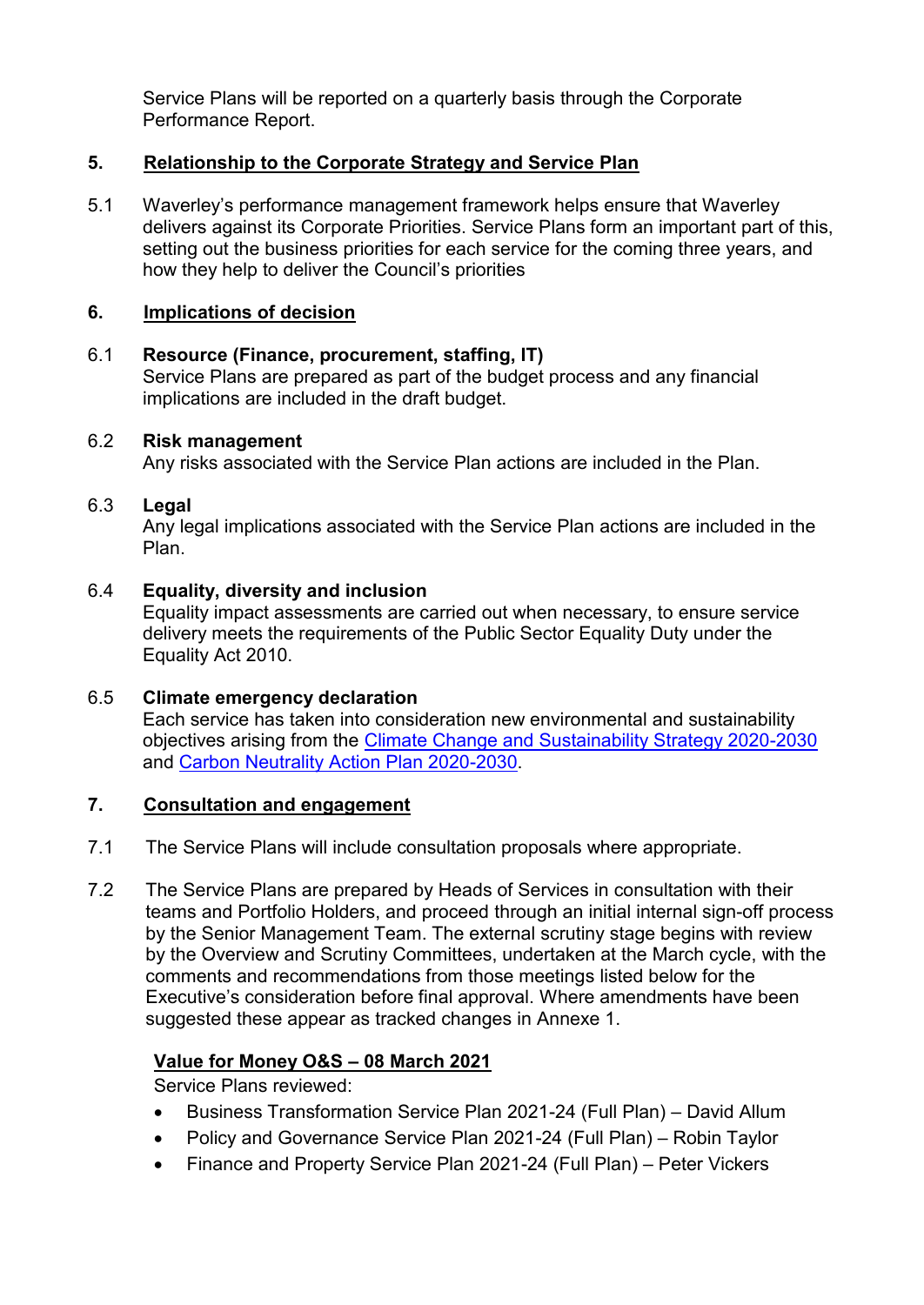- Building Control only from Commercial Services Service Plan 2021-24 Kelvin Mills
- Economic Development only from Planning and Economic Development Service Plan 2021-24 – Zac Ellwood

# **Comments and Recommendations for the Executive:**

The Value for Money Overview and Scrutiny Committee considered the Service Plans under its remit and made the following comments:

# **Commercial Services Service Plan**

- $\circ$  Objective 23.1 "Building Control and Street Naming delivers high performing service and breaks even on budget". It was requested that the impact statement be extended to include 'break even on budget', as this was considered another impact of not completing the action.
- $\circ$  Objective 25 "Review Business Plan and align service with national building control requirements." Members wished to see a proactive commitment to embedding carbon enhancing measures within the Building Control business plan. The following new action 25.4 was proposed: 25.4. "Proactively embed carbon reducing measures within the Building Control business plan and within governmental consultation responses."

# **Housing O&S – 09 March 2021**

Service Plans reviewed:

- Housing Operations Service Plan 2021-24 (Full Plan) Hugh Wagstaff
- Housing Delivery & Communities Service Plan 2021-24 (except for Communities section) – Andrew Smith

# **Comments and Recommendations for the Executive:**

The Housing Overview and Scrutiny Committee considered the Service Plans under its remit and made the following comments:

# **Housing Operations Service Plan**

o That objective 1.2 be extended to include improvements, in addition to repairs and maintenance of homes and communal areas.

# **Housing Delivery & Communities Service Plan**

- o It was requested that objective 7.1 include 'location' in addition to the amount, mix and tenure of affordable housing.
- o It was requested that delivery of new build and refurbishments include outputs from the new Housing Design Strategy and this be included in objective 7.7.

# **Environment O&S – 15 March 2021**

# **Service Plans reviewed:**

- Planning & Economic Development Service Plan 2021-24 (except for Economic Development) – Zac Ellwood
- Environment Service Plan 2021-24 (except for Licensing) Richard Homewood
- Green Spaces only from Commercial Services Service Plan 2021-24 Kelvin Mills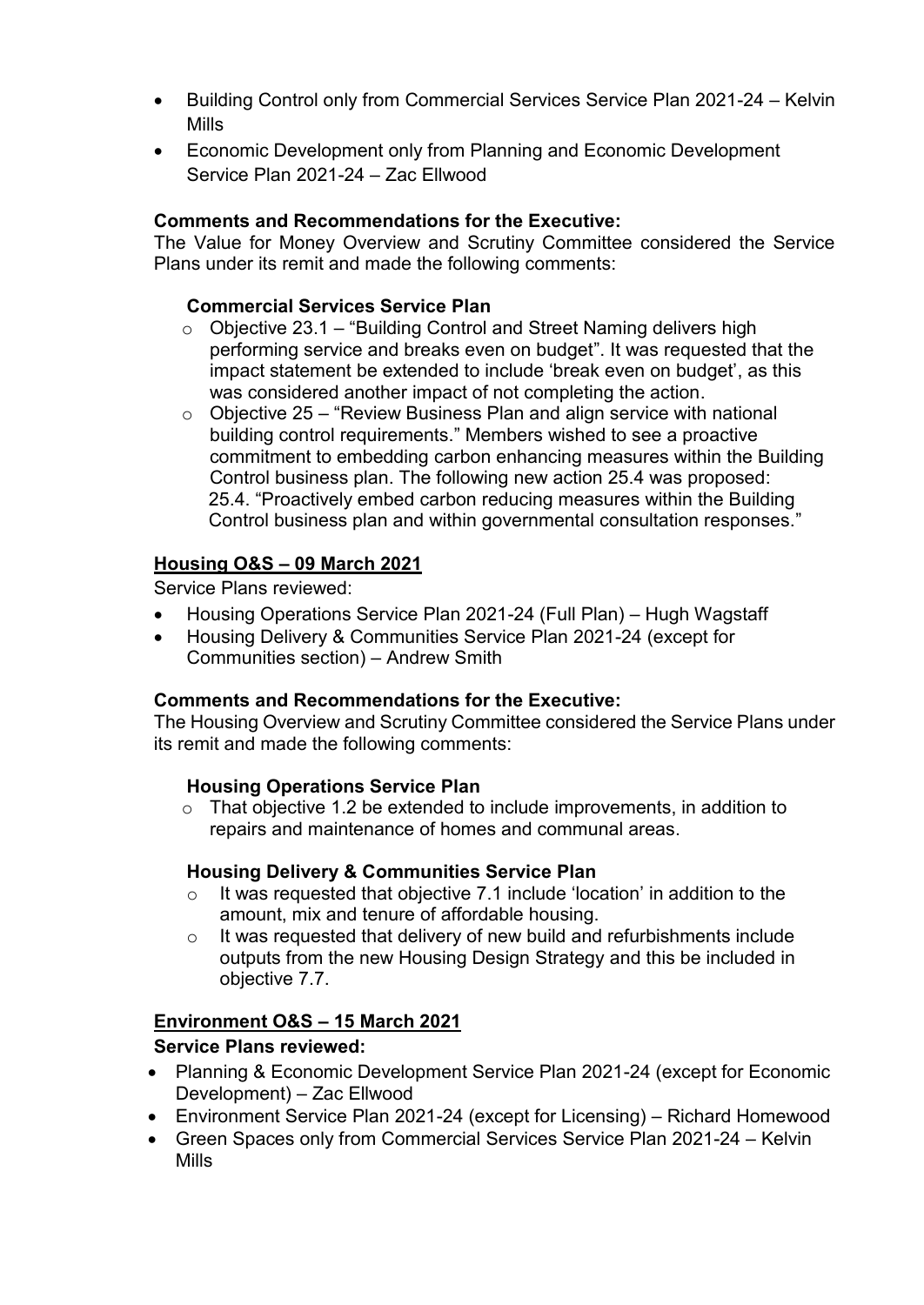### **Comments and Recommendations for the Executive:**

The Environment Overview and Scrutiny Committee considered the Service Plans under its remit and whilst there was general discussion there were no specific amendments proposed.

# **Community Wellbeing O&S – 16 March 2021 Service Plans reviewed:**

- Commercial Services Service Plan 2021-24 (except for Building Control and Green Spaces) – Kelvin Mills
- Communities only from Housing Delivery & Communities Service Plan 2021-24 – Andrew Smith
- Licensing only from Environment Service Plan 2021-24 Richard Homewood

### **Comments and Recommendations for the Executive:**

The Community Wellbeing Overview and Scrutiny Committee considered the service plans under its remit. There was general discussion about Service Plan items and how these will be achieved. There were no amendments proposed.

### **8. Other options considered**

8.1 Not applicable.

### **9. Governance journey**

9.1 The Overview and Scrutiny Committees will pass on their comments and recommendations to the Executive who will take these into consideration when approving the proposals. Once approved the Service Plans will guide the Council's operations for the coming year and the next scheduled review will take place in autumn 2021, when the new proposals for the year 2022-2025 will be considered.

### **Annexes:**

Annexe 1 Service Plans

### **Background Papers**

There are no background papers (as defined by Section 100D(5) of the Local Government Act 1972) relating to this report.

### **CONTACT OFFICER:**

| Name:<br>Title:<br>Telephone:<br>E-mail: | Louise Norie<br><b>Corporate Policy Manager</b><br>01483 523464<br>Louise.Norie@Waverley.gov.uk |
|------------------------------------------|-------------------------------------------------------------------------------------------------|
| Name:                                    | <b>Kelly Coombes</b>                                                                            |
| Title:                                   | Policy & Performance Officer                                                                    |
| Telephone:                               | 01483 523465                                                                                    |
| E-mail:                                  | Kelly.Coombes@Waverely.gov.uk                                                                   |